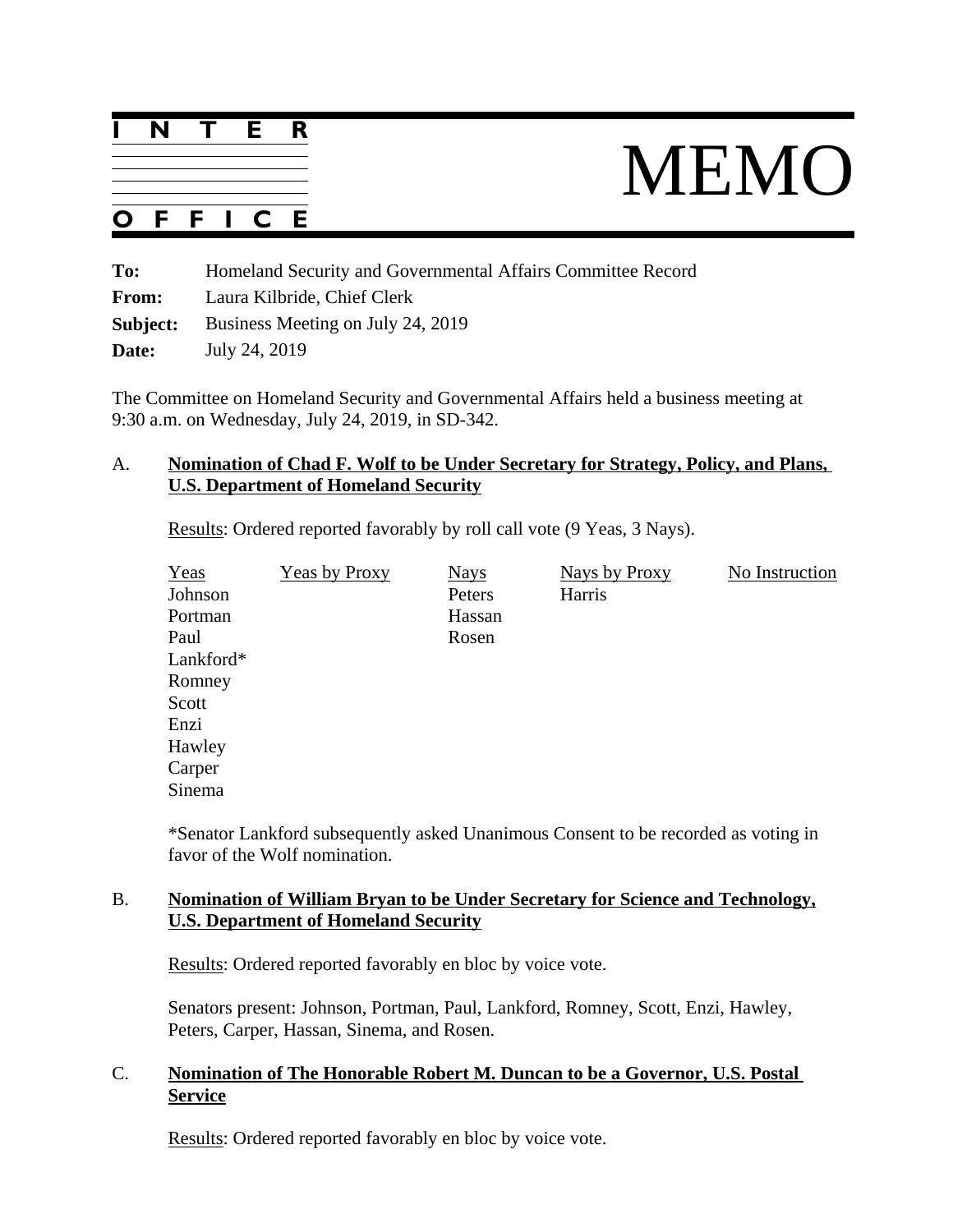Senators present: Johnson, Portman, Paul, Lankford, Romney, Scott, Enzi, Hawley, Peters, Carper, Hassan, Sinema, and Rosen.

#### D. **Nomination of Ann C. Fisher to be a Commissioner, Postal Regulatory Commission**

Results: Ordered reported favorably en bloc by voice vote.

Senators present: Johnson, Portman, Paul, Lankford, Romney, Scott, Enzi, Hawley, Peters, Carper, Hassan, Sinema, and Rosen.

#### E. **Nomination of Ashley E. Poling to be a Commissioner, Postal Regulatory Commission**

Results: Ordered reported favorably en bloc by voice vote.

Senators present: Johnson, Portman, Paul, Lankford, Romney, Scott, Enzi, Hawley, Peters, Carper, Hassan, Sinema, and Rosen.

# F. **Nomination of Catherine Bird to be General Counsel, Federal Labor Relations Authority**

Results: Ordered reported favorably by roll call vote (8 Yeas, 5 Nays).

| Yeas     | <b>Yeas by Proxy</b> | <b>Nays</b> | <b>Nays by Proxy</b> | No Instruction |
|----------|----------------------|-------------|----------------------|----------------|
| Johnson  |                      | Peters      | Harris               |                |
| Portman  |                      | Carper      |                      |                |
| Paul     |                      | Hassan      |                      |                |
| Lankford |                      | Sinema      |                      |                |
| Romney   |                      | Rosen       |                      |                |
| Scott    |                      |             |                      |                |
| Enzi     |                      |             |                      |                |
| Hawley   |                      |             |                      |                |

#### G. **Nomination of Rainey R. Brandt to be an Associate Judge, Superior Court of the District of Columbia**

Results: Ordered reported favorably en bloc by voice vote.

Senators present: Johnson, Portman, Paul, Lankford, Romney, Scott, Enzi, Hawley, Peters, Carper, Hassan, Sinema, and Rosen.

# H. **Nomination of Shana Frost Matini to be an Associate Judge, Superior Court of the District of Columbia**

Results: Ordered reported favorably en bloc by voice vote.

Senators present: Johnson, Portman, Paul, Lankford, Romney, Scott, Enzi, Hawley,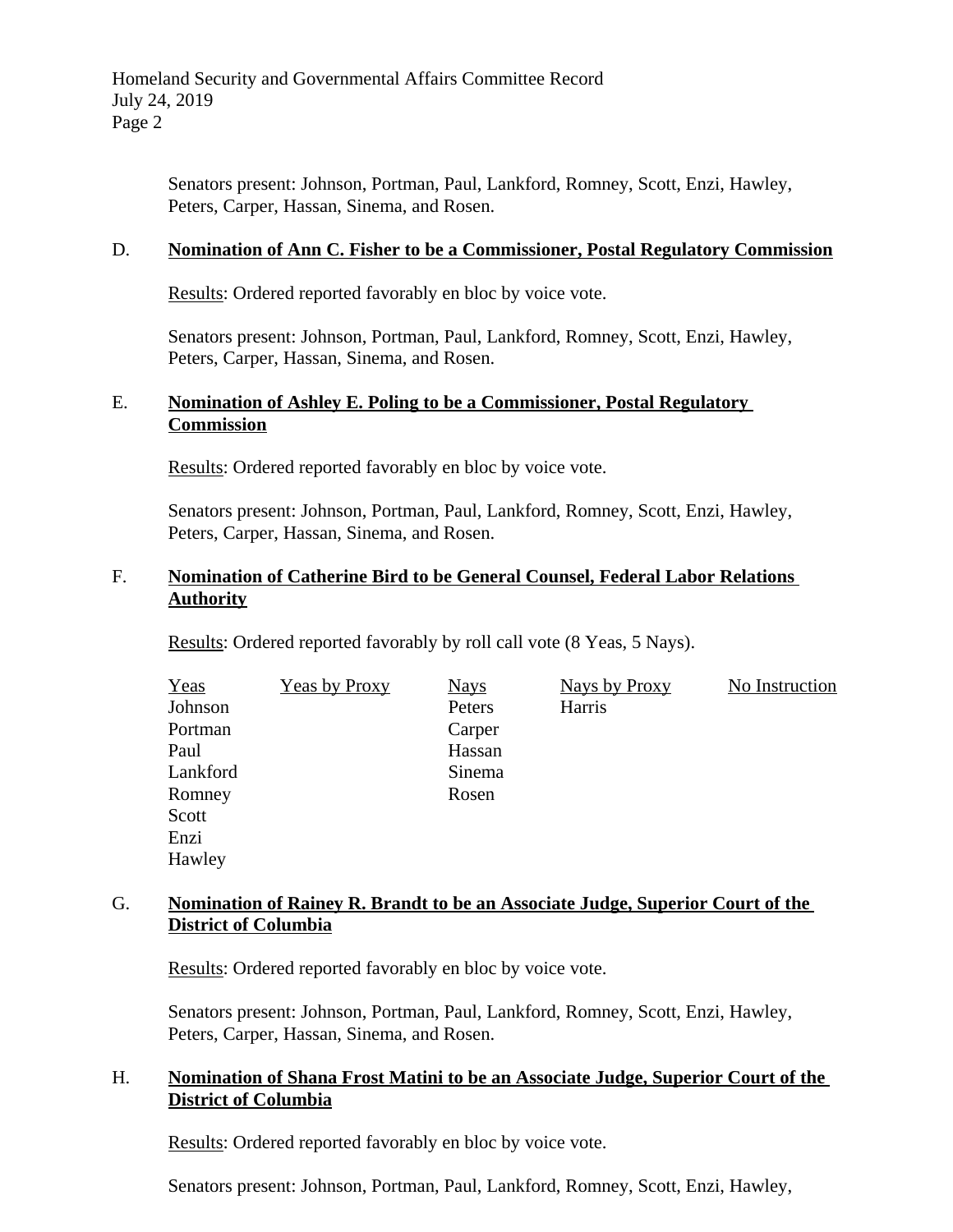Peters, Carper, Hassan, Sinema, and Rosen.

#### I. **S. 2162, Securing America's Borders Act of 2019**

#### Results: Held over.

#### 1. **Johnson Amendment 1 to S. 2162**

Results: Not offered.

# 2. **Peters Amendment 1 to S. 2162**

Results: Not offered.

3. **Peters Amendment 2 to S. 2162**

Results: Not offered.

# 4. **Peters Amendment 3 to S. 2162**

Results: Not offered.

# a. **Modification to Peters Amendment 3 to S. 2162**

Results: Not offered.

#### 5. **Peters Amendment 4 to S. 2162**

Results: Not offered.

#### 6. **Hassan Amendment 1 to S. 2162**

Results: Not offered.

# 7. **Sinema Amendment 1 to S. 2162**

Results: Not offered.

# J. **S. 1976, Federal Permitting Reform and Jobs Act**

Results: Ordered reported favorably en bloc by voice vote as amended by the Portman Substitute Amendment and Sinema Amendment 1 (Senators Carper and Rosen recorded "No").

Senators present: Johnson, Portman, Paul, Lankford, Romney, Scott, Enzi, Hawley, Peters, Carper, Hassan, Sinema, and Rosen.

# 1. **Portman Substitute Amendment to S. 1976**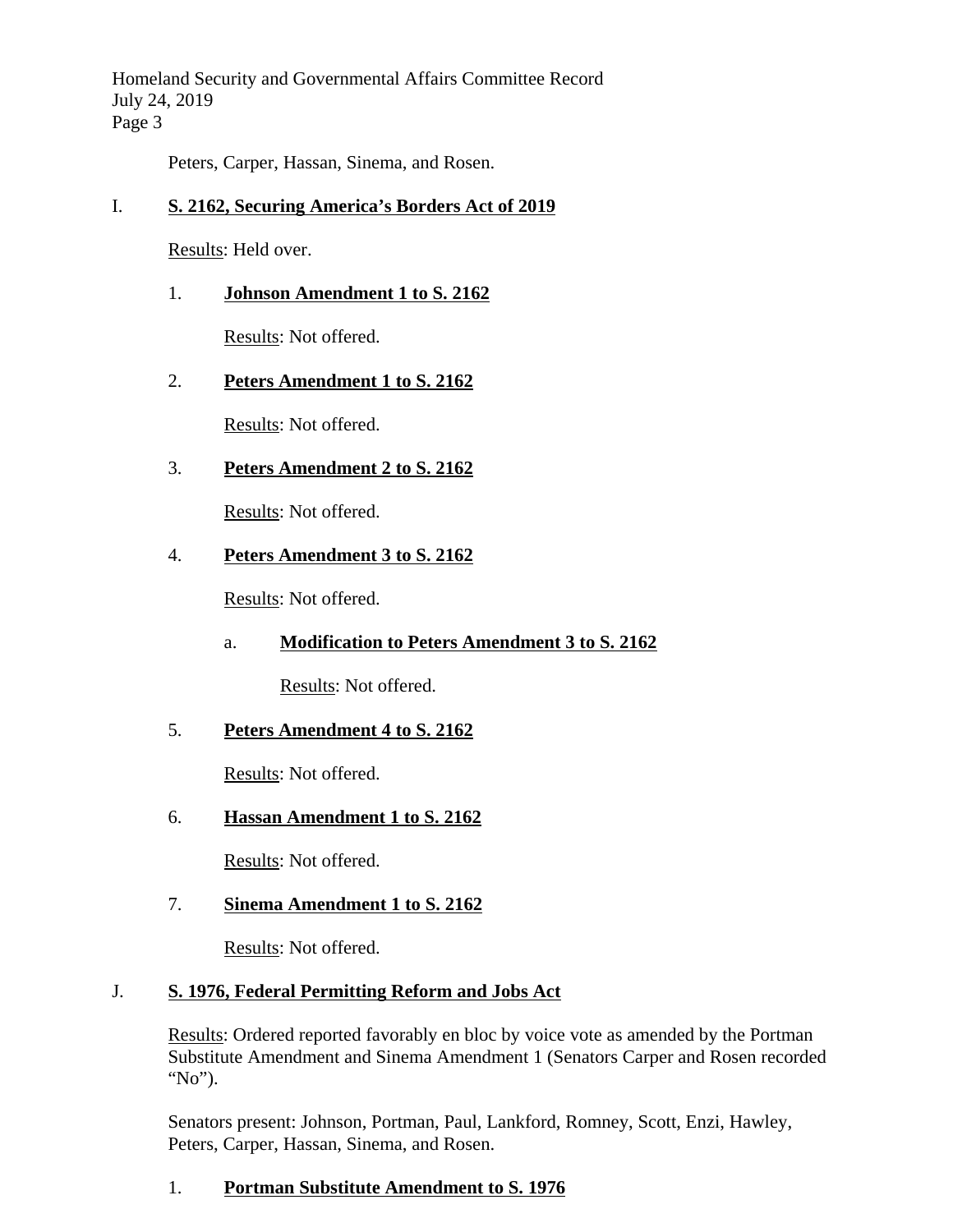Results: Adopted en bloc by voice vote.

Senators present: Johnson, Portman, Paul, Lankford, Romney, Scott, Enzi, Hawley, Peters, Carper, Hassan, Sinema, and Rosen.

#### 2. **Sinema Amendment 1 to S. 1976**

Results: Adopted en bloc by voice vote.

Senators present: Johnson, Portman, Paul, Lankford, Romney, Scott, Enzi, Hawley, Peters, Carper, Hassan, Sinema, and Rosen.

#### K. **S. 2065, Deepfake Report Act of 2019**

Results: Ordered reported favorably en bloc by voice vote as amended by the Portman Substitute Amendment and Portman Amendment 2.

Senators present: Johnson, Portman, Paul, Lankford, Romney, Scott, Enzi, Hawley, Peters, Carper, Hassan, Sinema, and Rosen.

#### 1. **Portman Substitute Amendment to S. 2065**

Results: Adopted en bloc by voice vote.

Senators present: Johnson, Portman, Paul, Lankford, Romney, Scott, Enzi, Hawley, Peters, Carper, Hassan, Sinema, and Rosen.

#### 2. **Portman Amendment 2 to S. 2065**

Results: Adopted en bloc by voice vote.

Senators present: Johnson, Portman, Paul, Lankford, Romney, Scott, Enzi, Hawley, Peters, Carper, Hassan, Sinema, and Rosen.

#### L. S. 2183, a bill to require GAO to analyze certain legislation in order to prevent **duplication and overlap with existing Federal programs, offices, and initiatives**

Results: Ordered reported favorably en bloc by voice vote as amended by Paul Amendment 1 and Peters-Paul Amendment 1.

Senators present: Johnson, Portman, Paul, Lankford, Romney, Scott, Enzi, Hawley, Peters, Carper, Hassan, Sinema, and Rosen.

#### 1. **Paul Amendment 1 to S. 2183**

Results: Adopted en bloc by voice vote.

Senators present: Johnson, Portman, Paul, Lankford, Romney, Scott, Enzi,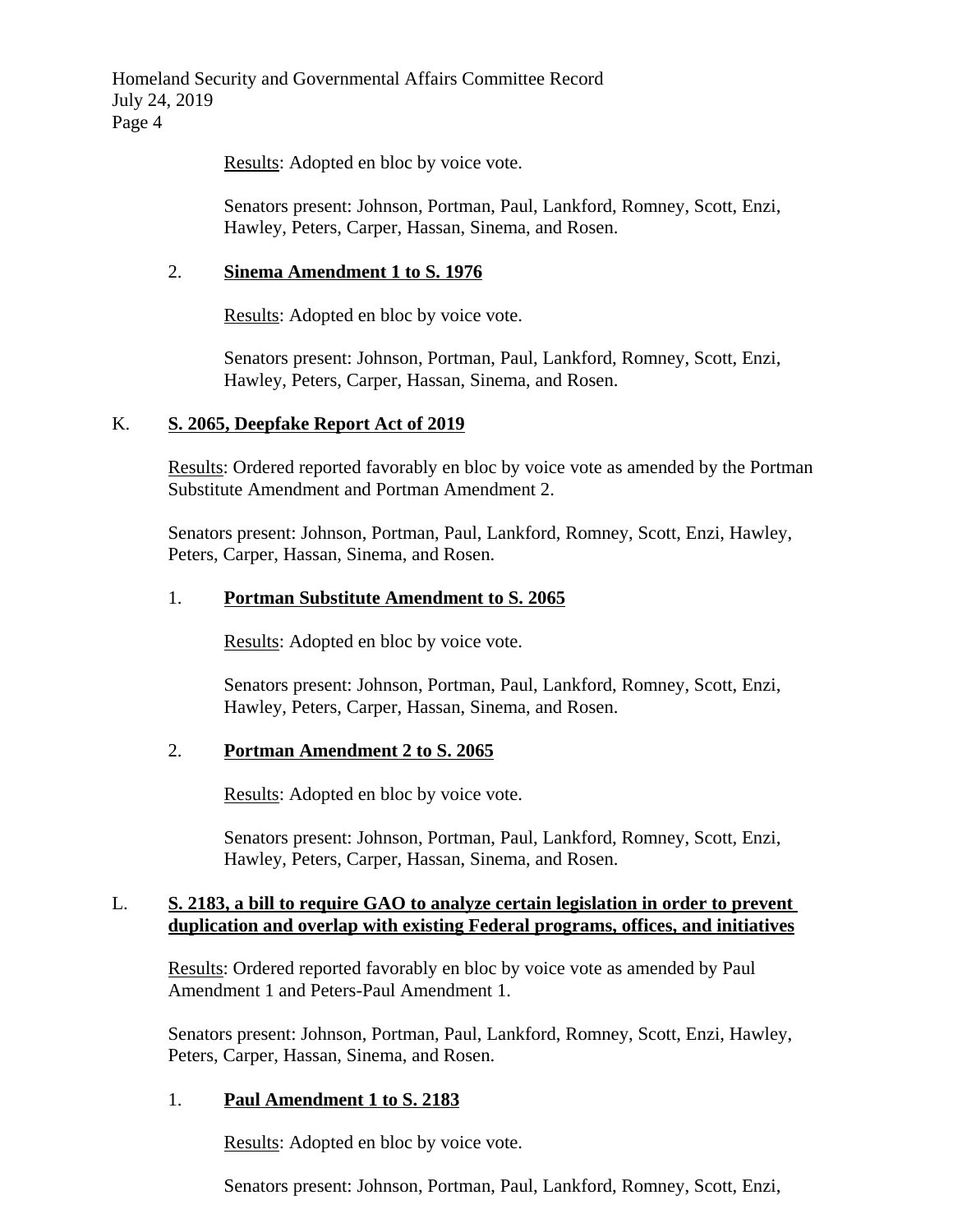Hawley, Peters, Carper, Hassan, Sinema, and Rosen.

#### 2. **Enzi Amendment 1 to S. 2183**

Results: Not offered.

#### 3. **Peters-Paul Amendment 1 to S. 2183**

Results: Adopted en bloc by voice vote.

Senators present: Johnson, Portman, Paul, Lankford, Romney, Scott, Enzi, Hawley, Peters, Carper, Hassan, Sinema, and Rosen.

#### M. **S. 2177, Taxpayers Right-to-Know Act**

Results: Ordered reported favorably en bloc by voice vote.

Senators present: Johnson, Portman, Paul, Lankford, Romney, Scott, Enzi, Hawley, Peters, Carper, Hassan, Sinema, and Rosen.

#### N. **S. 2169, to amend section 3116 of title 5, United States Code, to clarify the applicability of the appointment limitations for students appointed under the expedited hiring authority for post-secondary students**

Results: Ordered reported favorably en bloc by voice vote as amended by Carper Amendment 1.

Senators present: Johnson, Portman, Paul, Lankford, Romney, Scott, Enzi, Hawley, Peters, Carper, Hassan, Sinema, and Rosen.

#### 1. **Carper Amendment 1 to S. 2169**

Results: Adopted en bloc by voice vote.

Senators present: Johnson, Portman, Paul, Lankford, Romney, Scott, Enzi, Hawley, Peters, Carper, Hassan, Sinema, and Rosen.

# O. **S. 2107, Protecting America's Food & Agriculture Act of 2019**

Results: Ordered reported favorably en bloc by voice vote.

Senators present: Johnson, Portman, Paul, Lankford, Romney, Scott, Enzi, Hawley, Peters, Carper, Hassan, Sinema, and Rosen.

# P. **S. 2193, Charging Helps Agencies Realize Government Efficiencies Act**

Results: Ordered reported favorably en bloc by voice vote as amended by Peters Amendment 1.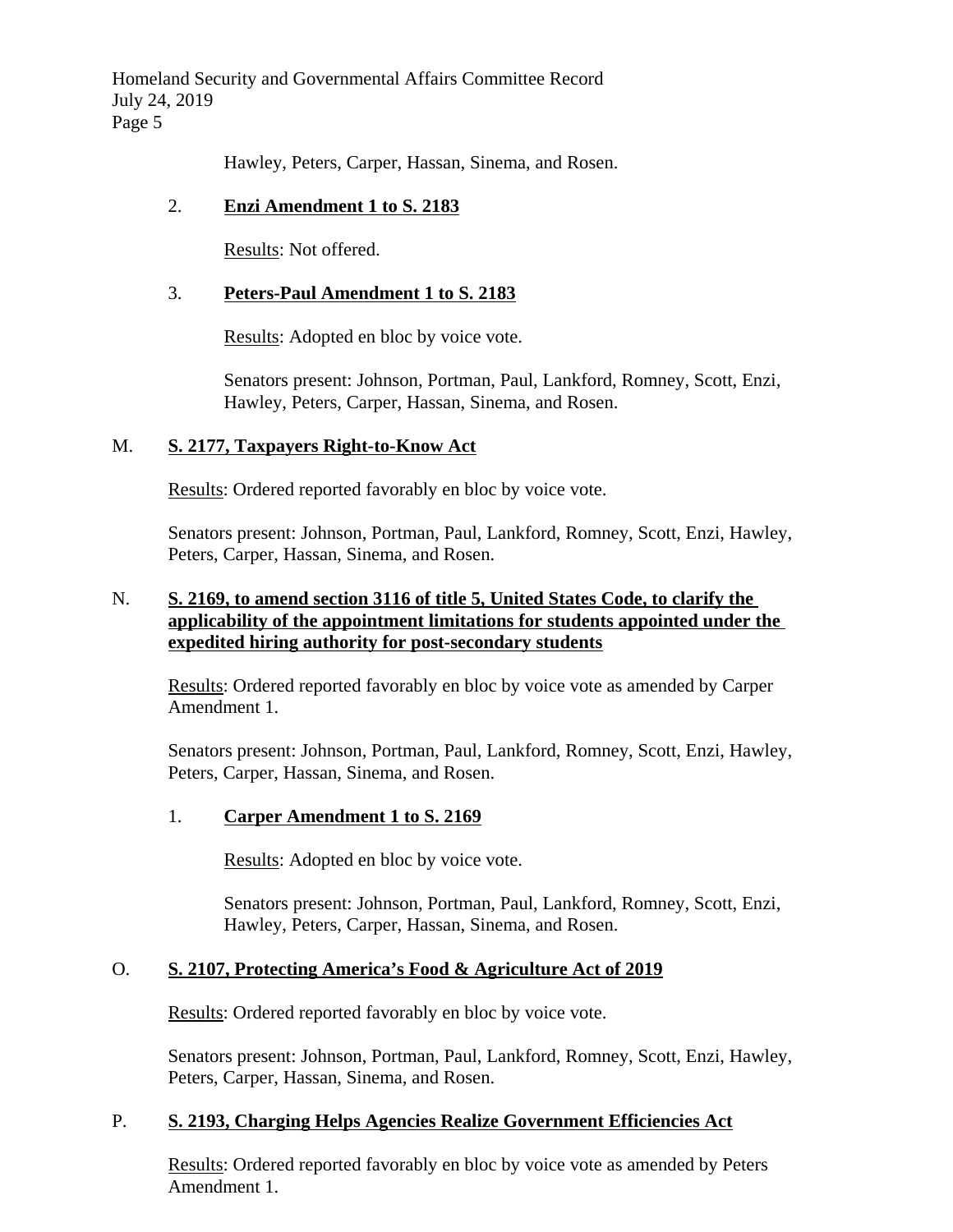> Senators present: Johnson, Portman, Paul, Lankford, Romney, Scott, Enzi, Hawley, Peters, Carper, Hassan, Sinema, and Rosen.

# 1. **Peters Amendment 1 to S. 2193**

Results: Adopted en bloc by voice vote.

Senators present: Johnson, Portman, Paul, Lankford, Romney, Scott, Enzi, Hawley, Peters, Carper, Hassan, Sinema, and Rosen.

# Q. **S. 764, Assuring that Robust, Thorough, and Informed Congressional Leadership is Exercised Over National Emergencies Act**

Results: Ordered reported favorably by voice vote as amended by the Johnson Substitute Amendment as modified and Peters Amendment 2 as amended by a Johnson  $2<sup>nd</sup>$  Degree Amendment (Senators Scott and Hawley recorded "No").

Senators present: Johnson, Portman, Paul, Lankford, Romney, Scott, Enzi, Hawley, Peters, Carper, Hassan, Sinema, and Rosen.

# 1. **Johnson Substitute Amendment to S. 764**

Results: Adopted by unanimous consent as modified.

# a. **Modification to Johnson Substitute Amendment to S. 764**

Results: Adopted by unanimous consent.

# 2. **Paul Amendment 1 to S. 764**

Results: Withdrawn.

# 3. **Paul Amendment 2 to S. 764**

Results: Not adopted by roll call vote (7 Yeas, 7 Nays).

| Yeas   | <b>Yeas by Proxy</b> | <b>Nays</b> | Nays by Proxy | No Instruction |
|--------|----------------------|-------------|---------------|----------------|
| Paul   | Harris               | Johnson     |               |                |
| Peters |                      | Portman     |               |                |
| Carper |                      | Lankford    |               |                |
| Hassan |                      | Romney      |               |                |
| Sinema |                      | Scott       |               |                |
| Rosen  |                      | Enzi        |               |                |
|        |                      | Hawley      |               |                |

# 4. **Paul Amendment 3 to S. 764**

Results: Not adopted by roll call vote (5 Yeas, 9 Nays).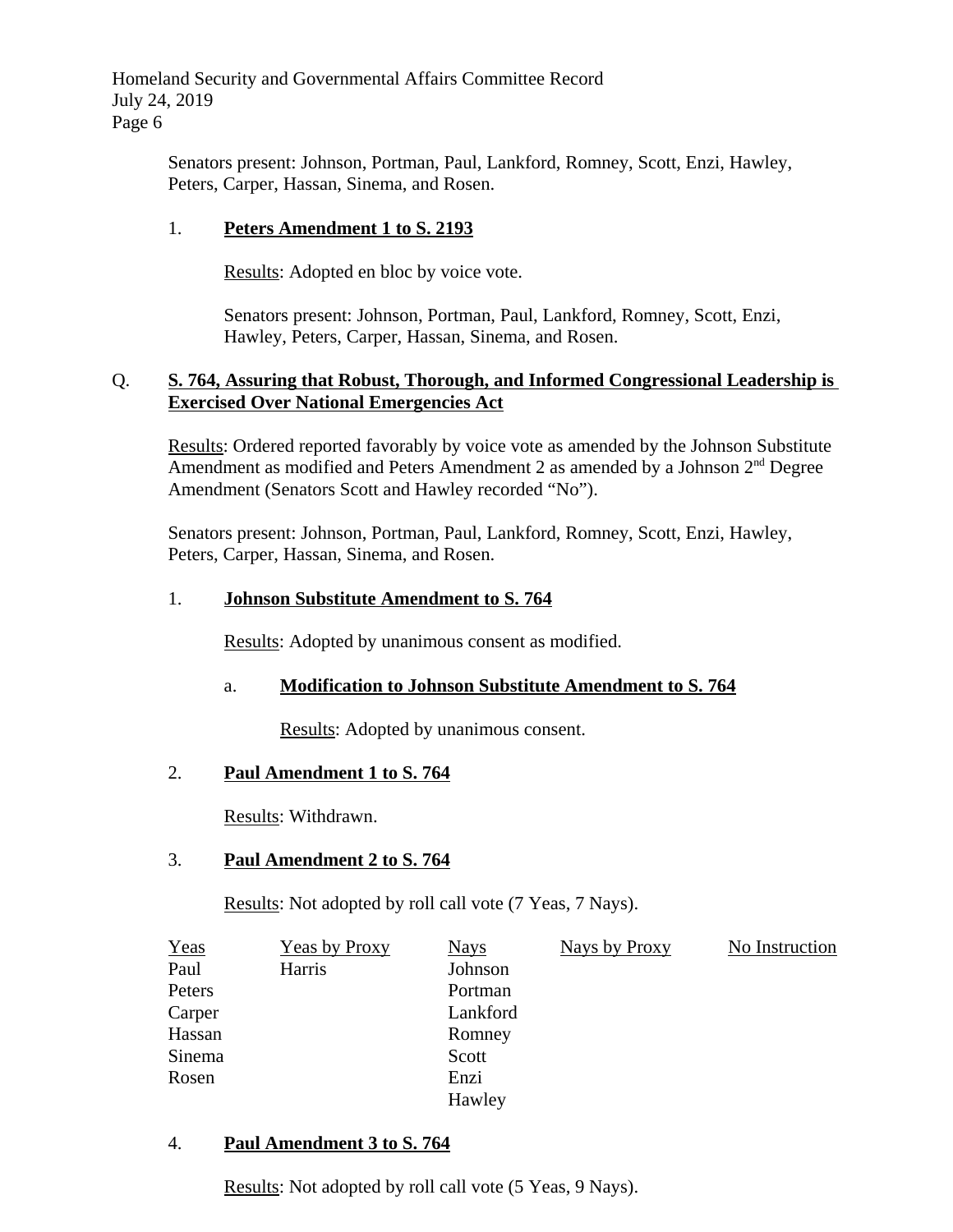| Yeas    | <b>Yeas by Proxy</b> | <b>Nays</b> | Nays by Proxy | No Instruction |
|---------|----------------------|-------------|---------------|----------------|
| Portman |                      | Johnson     | Harris        |                |
| Paul    |                      | Lankford    |               |                |
| Romney  |                      | Enzi        |               |                |
| Scott   |                      | Peters      |               |                |
| Hawley  |                      | Carper      |               |                |
|         |                      | Hassan      |               |                |
|         |                      | Sinema      |               |                |
|         |                      | Rosen       |               |                |
|         |                      |             |               |                |

#### 5. **Paul Amendment 4 to S. 764**

Results: Not offered.

6. **Paul Amendment 5 to S. 764**

Results: Not offered.

7. **Paul Amendment 6 to S. 764**

Results: Not offered.

- 8. **Paul Amendment 7 to S. 764** Results: Not offered.
- 9. **Paul Amendment 8 to S. 764** Results: Not offered.
- 10. **Paul Amendment 9 to S. 764** Results: Not offered.
- 11. **Paul Amendment 10 to S. 764** Results: Not offered.
- 12. **Paul Amendment 11 to S. 764** Results: Not offered.
- 13. **Paul Amendment 12 to S. 764** Results: Not offered.
- 14. **Paul Amendment 13 to S. 764**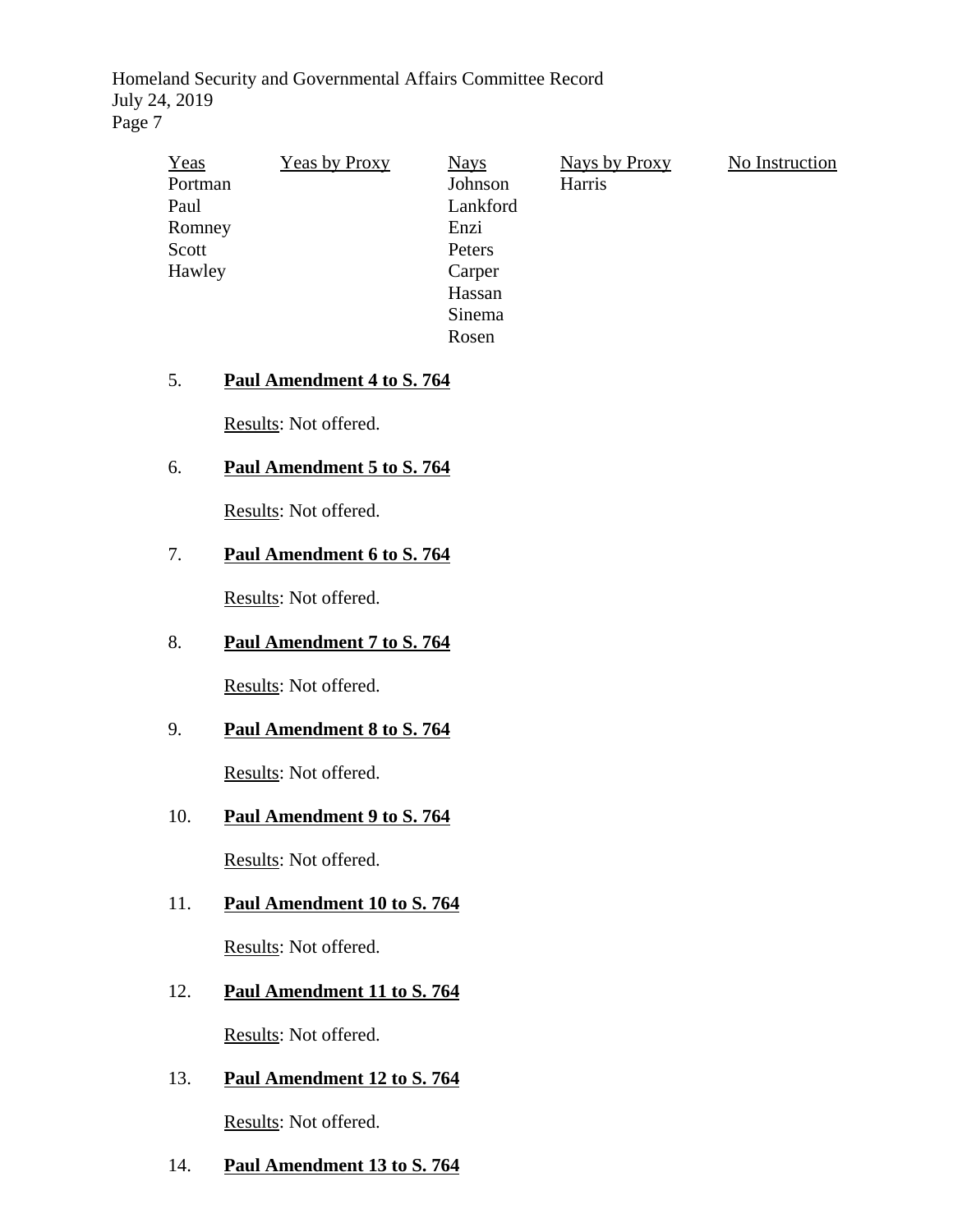Results: Not offered.

#### 15. **Peters Amendment 1 to S. 764**

Results: Not offered.

#### 16. **Peters Amendment 2 to S. 764**

Results: Adopted by voice vote as amended by a Johnson 2<sup>nd</sup> Degree Amendment (Senators Portman, Scott, and Hawley recorded "No").

Senators present: Johnson, Portman, Paul, Lankford, Romney, Scott, Enzi, Hawley, Peters, Carper, Hassan, Sinema, and Rosen.

# a. **Johnson 2nd Degree Amendment to Peters Amendment 2 to S. 764**

Results: Adopted by voice vote (Senators Scott and Hawley recorded "No").

Senators present: Johnson, Portman, Paul, Lankford, Romney, Scott, Enzi, Hawley, Peters, Carper, Hassan, Sinema, and Rosen.

#### 17. **Peters Amendment 3 to S. 764**

Results: Not offered.

#### 18. **Carper Amendment 1 to S. 764**

Results: Not offered.

#### 19. **Carper Amendment 2 to S. 764**

Results: Not offered.

#### 20. **Sinema Amendment 1 to S. 764**

Results: Not offered.

# Q. **S. 439, End Plush Retirements Act**

Results: Ordered reported favorably en bloc by voice vote.

Senators present: Johnson, Portman, Paul, Lankford, Romney, Scott, Enzi, Hawley, Peters, Carper, Hassan, Sinema, and Rosen.

#### R. **S. 2119, Stop Improper Federal Bonuses Act**

Results: Ordered reported favorably en bloc by voice vote.